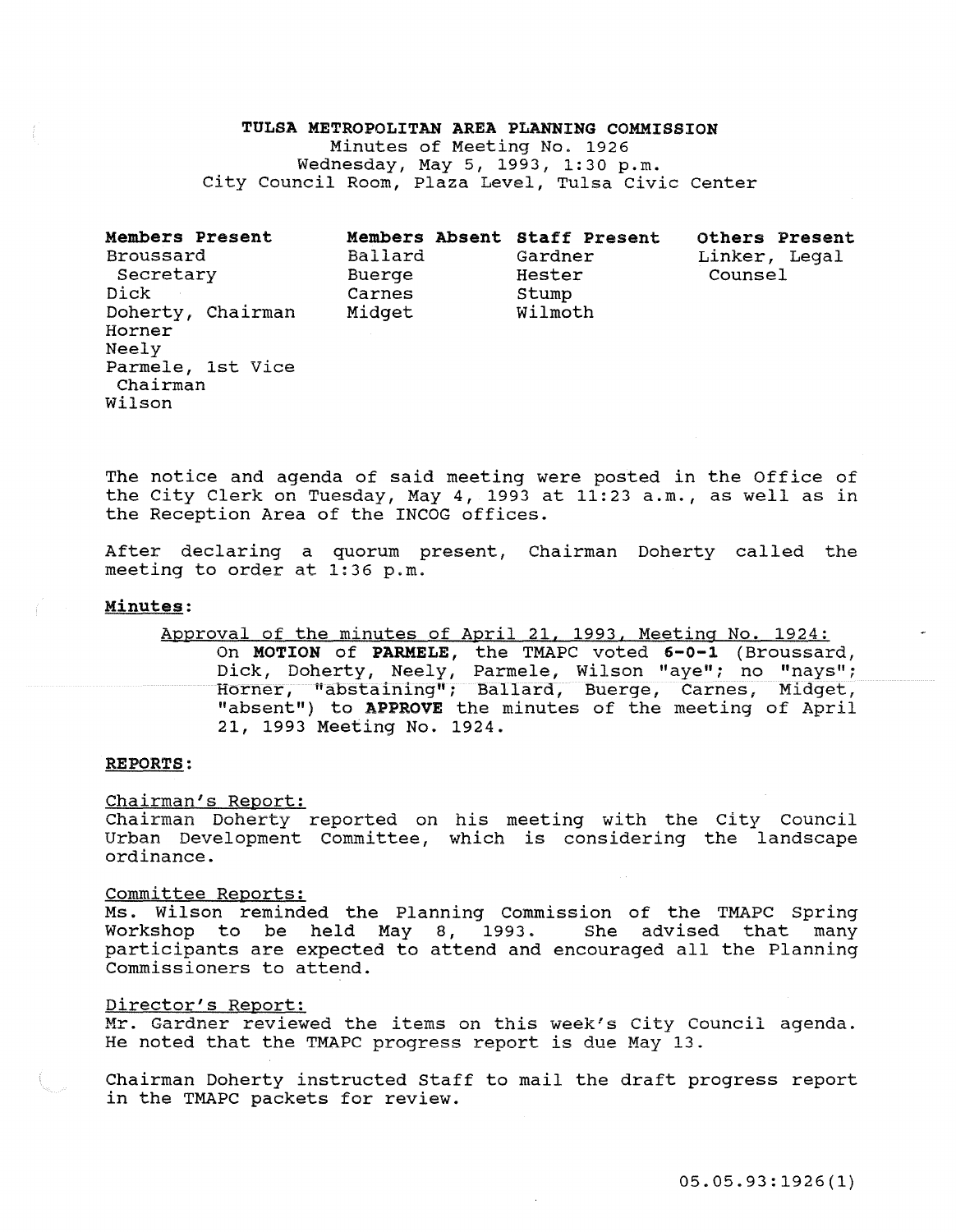Mr. Gardner reported on the involvement of District 4 in view of the possible closing of 12th Street between Winston and Yale Avenues. A meeting of the church leaders wanting the closing, the neighborhood and District 4 Planning Team will be held in the very near future to discuss the matter before the request goes back to the Council for decision.

SUBDIVISIONS: WAIVER REQUEST; Section 213:

Z-6237 Cooley's Subdivision (3204) (PD-16) (CD-6) 1303 N. Garnett Road

This is a supplement to a previous request reviewed by TAC on<br>2/18/93 and 4/8/93 and the TMAPC on 4/21/93. TAC recommended  $2/18/93$  and  $4/8/93$  and the TMAPC on  $4/21/93$ . waiver of plat on the OL portion of Lot 1, COOLEY'S SUB. under Z-6392. A site plan was submitted to TAC and included in the review that indicated additional land in the IL District to the east and south of the OL tract. However, the waiver was limited to the OL area only and did not address the IL part, since it was a separate zoning application (Z-6237).

TL<sub>1</sub>

Research has revealed that applicant's property was split to create a tract being the W. 395.5' of Lot 1, COOLEY'S SUB.

This was approved by TMAPC on 6/17/59 as Lot-split #8073. Therefore, it is recommended that the plat waiver be extended to include all of the w. 395.5' of Lot 1 so it will coincide with the lot-split previously approved by TMAPC and the site plan previously reviewed by TAC.

For the record, the remainder of Lot 1 and the North 99' of Lot 2 still remain subject to platting under  $Z-6237$ . The following still remain subject to platting under Z-6237. conditions recommended by TAC on 4/8/93 also apply to this supplemental application.

- 1. Approval of Health Dept. for septic system if sanitary sewer is not extended. (If extended, Sewer Main Extension contract required, subject to approval of D.P.W.)
- 2. Grading and/or drainage plan approval by the Department of Public Works through the permit process.
- 3. Provide any additional utility easements and/or extensions if required by the utilities. Show any existing utility easements on plot plan.
- 4. An access agreement for driveways is required. (This has been recorded, Book 5496/Page 183).
- 5. This waiver is limited to the OL portion of Lot 1 covered by Z-6392 and the IL portion within the W. 395.5' of Lot 1 covered by Z-6237.

05.05.93:1926(2)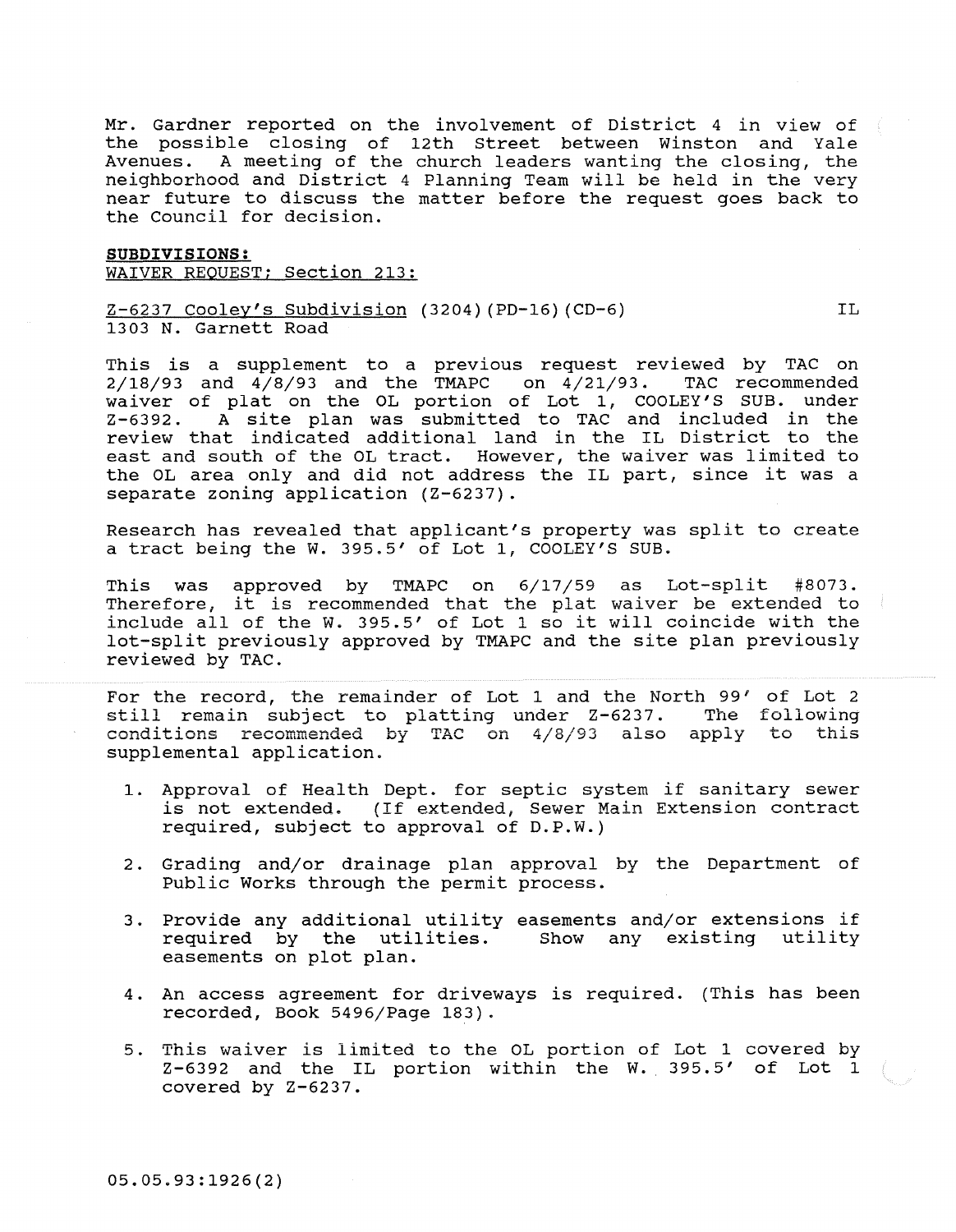The applicant was not represented at the TAC meeting.

Staff advised that since the TAC had already reviewed the site plan at the previous meeting, the information submitted today was to simply update the application, and also to align the plat waiver's legal descriptions with the lot split approved in 1959.

The Technical Advisory Committee had no objection to the update and recommended approval of the Waiver of plat on Z-6237 subject to the conditions outlined by Staff and TAC.

#### TMAPC Action; 7 members present:

On MOTION of PARMELE, the TMAPC voted 7-0-0 (Broussard, Dick, Doherty, Horner, Neely, Parmele, Wilson "aye"; no "nays"; no<br>"abstentions": Ballard, Buerge, Carnes, Midget, "absent") to "abstentions"; Ballard, Buerge, Carnes, Midget, "absent") APPROVE the Waiver for Z-6237 as recommended by Staff.

#### \* \* \* \* \* \* \* \* \* \* \* \*

#### LOT SPLITS FOR RATIFICATION OF PRIOR APPROVAL:

L-17701 (2472) (PD-21) (County) Harris 16060 S. Peoria AG<br>L-17703 (1292) (PD-7) (CD-2) Robson 1502 & 1508 S. Denver OL  $(1292)$  (PD-7) (CD-2) Robson 1502 & 1508 S. Denver L-17705 (3094) (PD-18) (CD-S) Pourchot SE/c of s. Mingo & 45th Pl. IL L-17707 (2993) (PD-6) (CD-9) Sewell/Powell 4448 s. Birmingham  $RS-1$  $L-17709$  (1993) (PD-6) (CD-9) Merrifield/Hyde E. 41st St. S. RS-1

#### Staff Comments

Mr. Wilmoth advised that Staff has found the above-listed lotsplits to be in conformance with the lot-split requirements.

#### TMAPC Action: 7 members present:

On MOTION of WILSON, the TMAPC voted 6-0-l (Broussard, Dick, Doherty, Horner, Parmele, Wilson "aye"; no "nays"; Neely "abstaining"; Ballard, Buerge, Carnes, Midget "absent") to RATIFY the above-listed lot-splits having received prior approval.

\* \* \* \* \* \* \* \* \* \* \* \*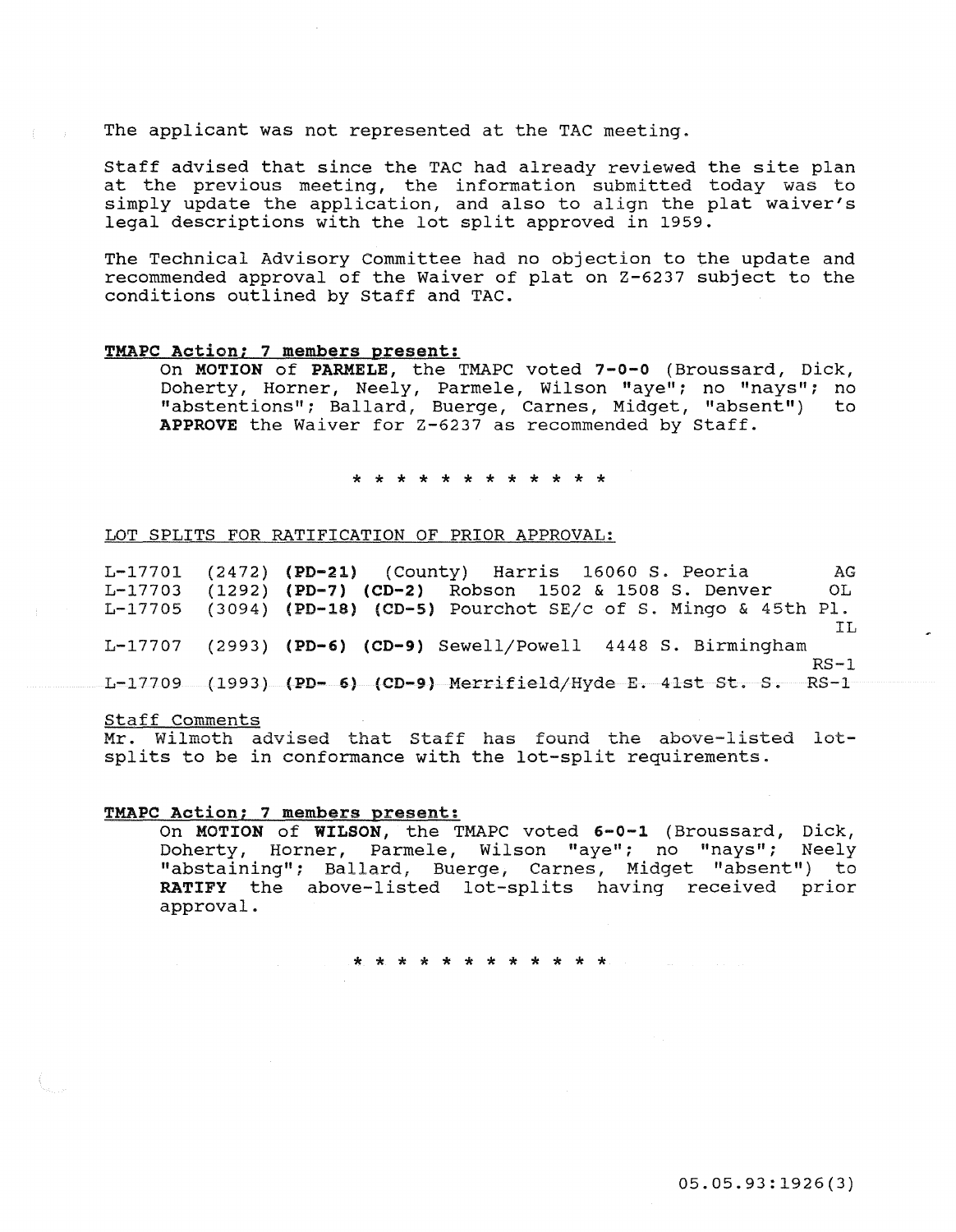**PUD 426-3** Minor Amendment to reduce required front yard - west of the northwest corner of E. 102nd Street South and Louisville Ave.

Staff Comments

The applicant is requesting a reduction of the required front yard from 30' to 29.7' to permit an existing encroachment of the corner of the garage of a single-family dwelling on Lot 3, Block 1 Francis Hills Amended.

Staff recommends **APPROVAL** of PUD 426-3, as requested per the plot plan submitted.

#### **TMAPC Action; 7 members present:**

On **MOTION of WILSON,** the TMAPC voted **7-0-0** (Broussard, Dick, Doherty, Horner, Neely, Parmele, Wilson "aye"; no "nays"; no "abstentions"; Ballard, Buerge, Carnes, Midget "absent") to APPROVE PUD 426-3.

\* \* \* \* \* \* \* \* \* \* \* \*

**PUD 179-S** Landscape Plan for Tract B - east of the southeast corner of 92nd East Avenue and 7lst Street south.

#### Staff Comments

The latest revised landscape plan for Floors-A-Plenty on Tract B proposes substituting two redbud trees for two yaupon holly and adding one redbud tree in a landscaped island in the front of the store. The draft landscape ordinance would require 11 trees in the street yard and seven additional trees in the parking area outside the street yard for a total of 18 trees. The revised landscape plan has seven trees in the street yard and 15 trees in the remainder of the tract for a total of 22 trees. The new proposal also adds 58 junipers on the front of the tract and setback of the plantings to protect them from car overhangs.

Even though this new plan provides four trees fewer in the street yard than required by the draft landscape ordinance, the provision of trees and other landscaping on the tract appears to compensate for that deficiency. Therefore, Staff recommends **APPROVAL** of the Detail Landscape Plan for Floors-A-Plenty as submitted.

# Applicant's Comments

Bill Jones, attorney representing the applicant, advised that the front area has been increased over the 15% which would be required by the new landscape ordinance to 32%. Mr~ **Jones declared that the**  size of the trees to be planted will requirements. exceed the minimum

Regarding the proposed parking ordinance, Mr. Jones asked that the Planning Commission consider reviewing applications on a more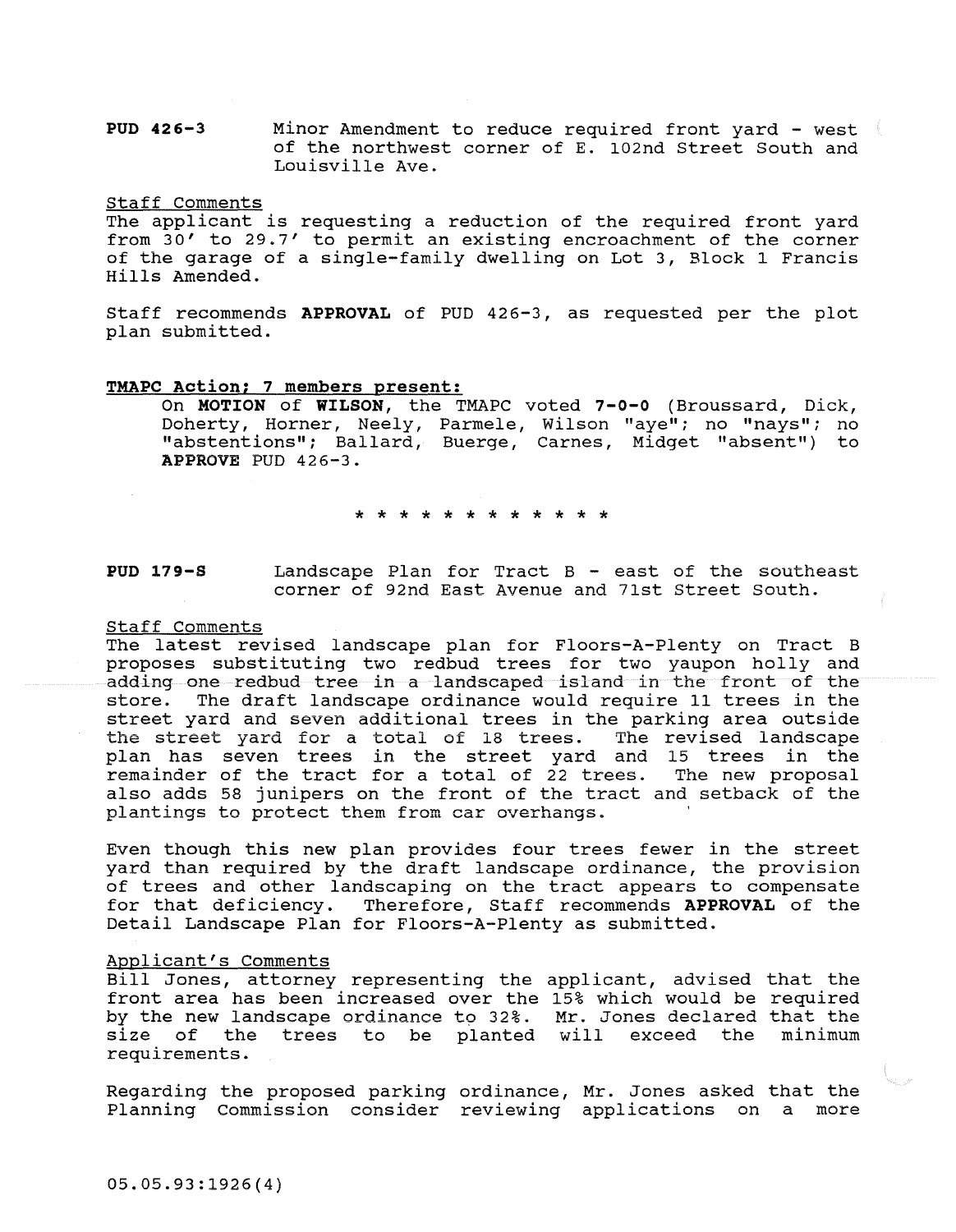specific basis. He pointed out that this particular business anticipates accommodating ten customer vehicles and ten employee vehicles during peak periods of business. Mr. Jones noted that the required parking is 89 spaces. In this particular instance those additional required parking spaces could be converted to grass islands or trees. Mr. Jones also conveyed that the cost for landscaping is a substantial increase in the cost of doing business. He requested that the Planning Commission consider an ongoing review of parking requirements as to specific businesses to eliminate excessive amounts of concrete and encourage more grass plantings.

#### TMAPC Action; 7 members present:

On MOTION of PARMELE, the TMAPC voted 7-0-0 (Broussard, Dick, Doherty, Horner, Neely, Parmele, Wilson "aye"; no "nays"; no "abstentions";· Ballard, Buerge, Carnes, Midget "absent") to APPROVE PUD 179-S.

\* \* \* \* \* \* \* \* \* \* \* \*

PUD 481 Request for occupancy prior to completing installation of landscaping and waiver of notice requirement - northwest corner of 71st Street South and the Mingo Valley Expressway.

Staff Comments<br>
Mr. Stump advised that the applicant has requested to be allowed to<br>
receive a certificate of occupancy prior to completion of receive a certificate of occupancy prior to completion landscaping. He noted that the landscaping and irrigation are scheduled to be completed this month, but the rainy weather has slowed the progress.

# Interested Parties

# 2642 E. 21st Street

Mr. Alaback's company is the landscape architect for the project. Mr. Alaback acknowledged that the irrigation is presently being installed and landscaping is expected to be installed next week, weather permitting. Mr. Alaback estimated that the project should be completed in two weeks, if there is no more inclement weather.

### TMAPC Action; 7 members present:

On MOTION of PARMELE, the TMAPC voted 7-0-0 (Broussard, Dick, Doherty, Horner, Neely, Parmele, Wilson "aye"; no "nays"; no "abstentions" ; Ballard, Buerge, Carnes, Midget "absent") to APPROVE a 45 day extension to complete landscaping and WAIVER of notice.

\* \* \* \* \* \* \* \* \* \* \* \*